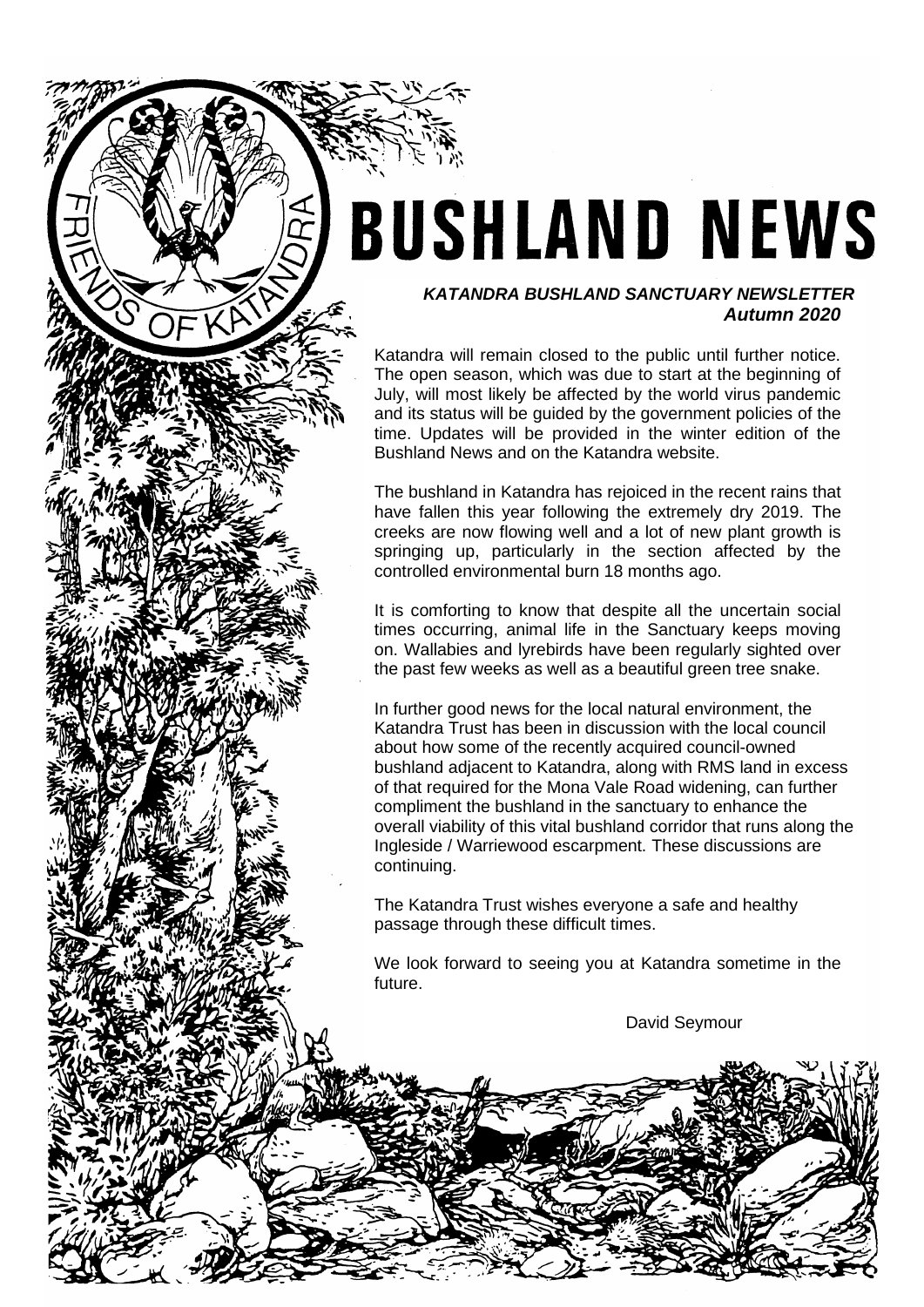# **Sanctuary Maintenance**

Katandra's regular workdays have been cancelled for the foreseeable future. Normally every 3rd Sunday of the month (excluding the hot summer months), personal health safety and the physical distancing regulations have necessitated this action. This doesn't however mean that all maintenance work has ceased. Some tasks that can be carried out by two people working individually have been done including much needed repair work on some of the steps along the steeper sections of the walking track that winds its way through the Sanctuary.



*The Katandra yurt and the veranda platform that has been in need of repair. The tree to the left of the platform is an Angophora costata.*

Another maintenance task in progress is the replacement of the veranda platform at the front of the yurt building. This yurt was built in the early 1980s so is well over 30 years old. It survived the fire in 1994 with only a very small section of the veranda suffering slight damage near the xanthorrhoea grass tree (shown on the left of the yurt entrance in the photo above). Further damage was averted by quick action from Don and Ruth Seymour who visited the Sanctuary not long after the fire passed through to find the timber smouldering. Hopefully the new platform can also serve the Sanctuary well for another 30 years or more.

# **Eucalypts**

Eucalypt trees are synonymous with the Australian landscape. The term 'eucalypt' is used to describe members of the seven genera belonging to the Eucalypteae tribe in the Myrtaceae family of plants. The three Eucalypteae genera represented by the most species are Corymbia (93 species), Angophora (10 species) and Eucalyptus (758 species). Thus not all Eucalypts are Eucalyptus.



*Repaired steps on the track leading up the escarpment near the beginning of the walking track.*

Nearly all of these species are endemic to Australia however some are also found in Papua New Guinea and nearby Indonesia. The name eucalyptus comes from two Greek words, "*eu*" (meaning "well") and "*kalypto*" (meaning "covered"), referring to the cap-like covering (operculum) that protects the flower buds. This cap, made from sepals and petals that have fused together, falls off when the flower opens revealing a flower that features a mass of stamen but no petals.

These operculum caps appear as hats on the gumnut babies in May Gibbs' iconic series of illustrated stories about Snugglepot and Cuddlepie. The 'gum nut' is the woody fruit left behind after the flower dies off.



*Numerous showy stamen take on the role of the absent petals in attracting pollinating insects or birds to Eucalypt flowers (Photo Aust Plant Society Sutherland group).*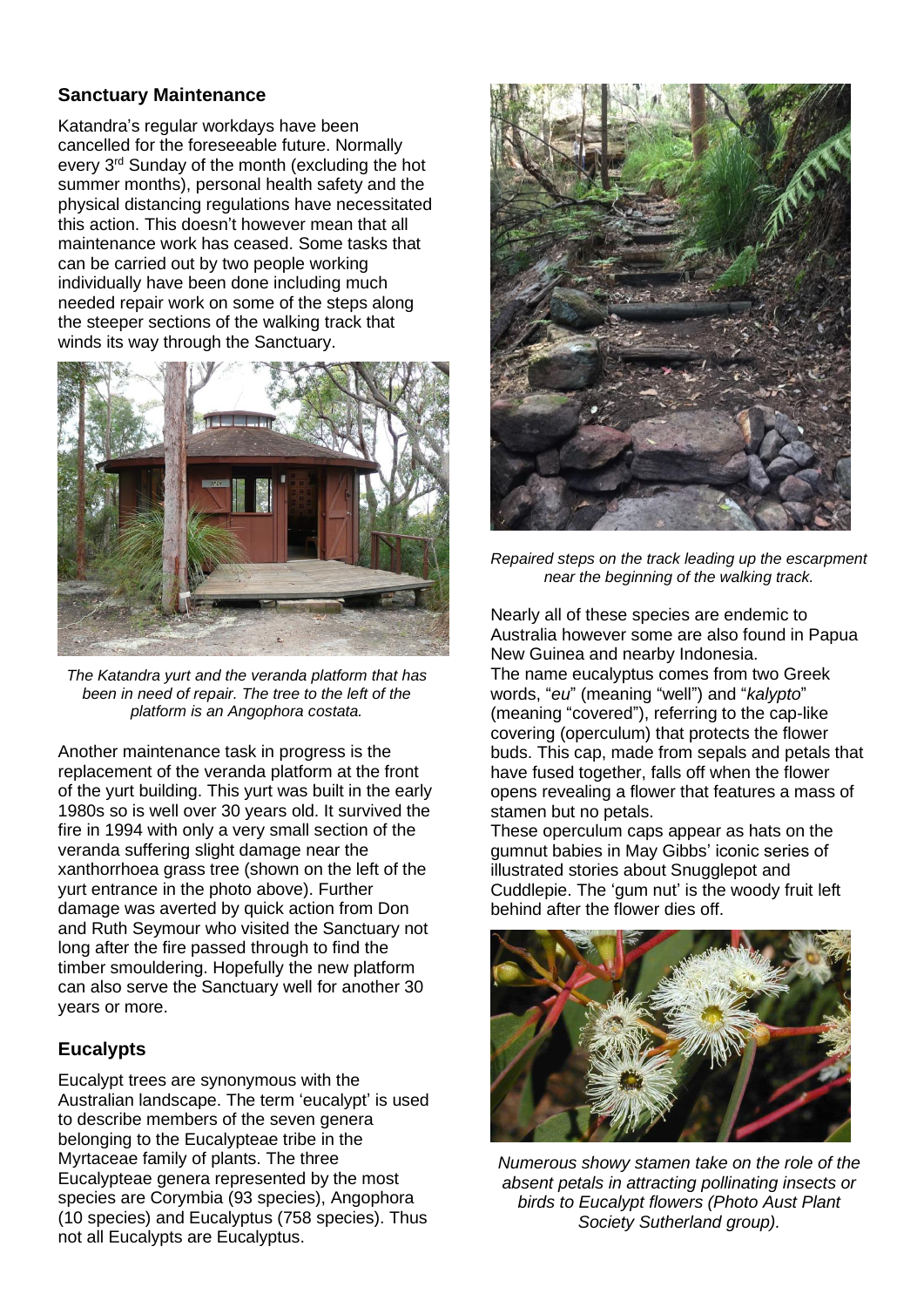

*Gum nuts from Cormbia species in WA* 

The shape and arrangement of the flower buds, length of stem on the buds, the shape and structure of the operculum and size and shape of the gumnuts are all key features that help distinguish and identify eucalypt species. Other features that help identification are the size, shape, structure and arrangement of the leaves and the type of bark present on the lower trunk and upper branches.

Katandra is home to eight different species of eucalypt which represent a range of different bark types –

Smooth bark

- *Angophora costata* (Sydney Red gum or Smooth-barked Apple),
- *Eucalyptus haemastoma* (Scribbly Gum),
- *Eucalyptus punctate* (Grey Gum),

Rough stringy or fibrous bark

• *E. scias* (Large-fruited Red Mahogany),

• *E. umbra* (Broad-leafed White Mahogany) Rough flaky bark

• *Corymbia gummifera* (Red Bloodwood), Rough, very hard bark

• *E. paniculata* (Grey Ironbark), Fine short fibrous bark

• *E. piperita* (Sydney Peppermint Gum),

Species in the Angophora genus were given the common name of "apple" by the early European explorers because their foliage and show of flowers resembled that of apple trees, even though they do not bear any apple-like fruit and





 *C. gummifera E. umbra*

are not closely related to apple trees. Another tree found growing in Katandra that is often associated with the Eucalypts is *Syncarpia glomulifera* (Turpentine).

Eucalypts are often referred to as "gum trees" due to the sap or "kino" that exudes from the bark of some species. This kino is not actually a "gum" as true gum is a water-soluble sap, kino is not soluble in cold water.

Eucalypts are also well known for the oils produced in glands within their leaves. It is the presence of this volatile and flammable oil that adds to the ferocity of bushfire in the Australian landscape. The blue haze over distant Australian bushland is due to this eucalyptus oil evaporating from leaves due to heat from the sun. Eucalyptus oil distilled from leaves is used for a wide range of applications including as an antiseptic, flavouring, fragrance, insect repellent and cleaner. Eucalypts are well adapted to fire. Most species have dormant epicormic buds beneath the protective bark along their trunks that sprout after fire. Many also have lignotubers at the base of the trunk that also contain dormant buds well protected underground.

The evolutionary history of Eucalypts is not well documented. Interestingly the oldest fossils currently identified as Eucalypts (dated as being 52 million years old) have been found in Patagonia in Argentina despite no Eucalypts being found naturally occurring in South America today. This possibly suggests that there were species growing when Australia was part of the Gondwana "supercontinent" over 100 million years ago.

Eucalypts today have evolved to be able to grow in a huge range of climates, from the arid inland areas to temperate woodlands, wet coastal forests and sub-alpine regions. They have now been exported and grown in many other parts of the world where, free from native insects that normally feed from them, they are among the fastest growing trees in the world.





 *E. piperita E. paniculata*